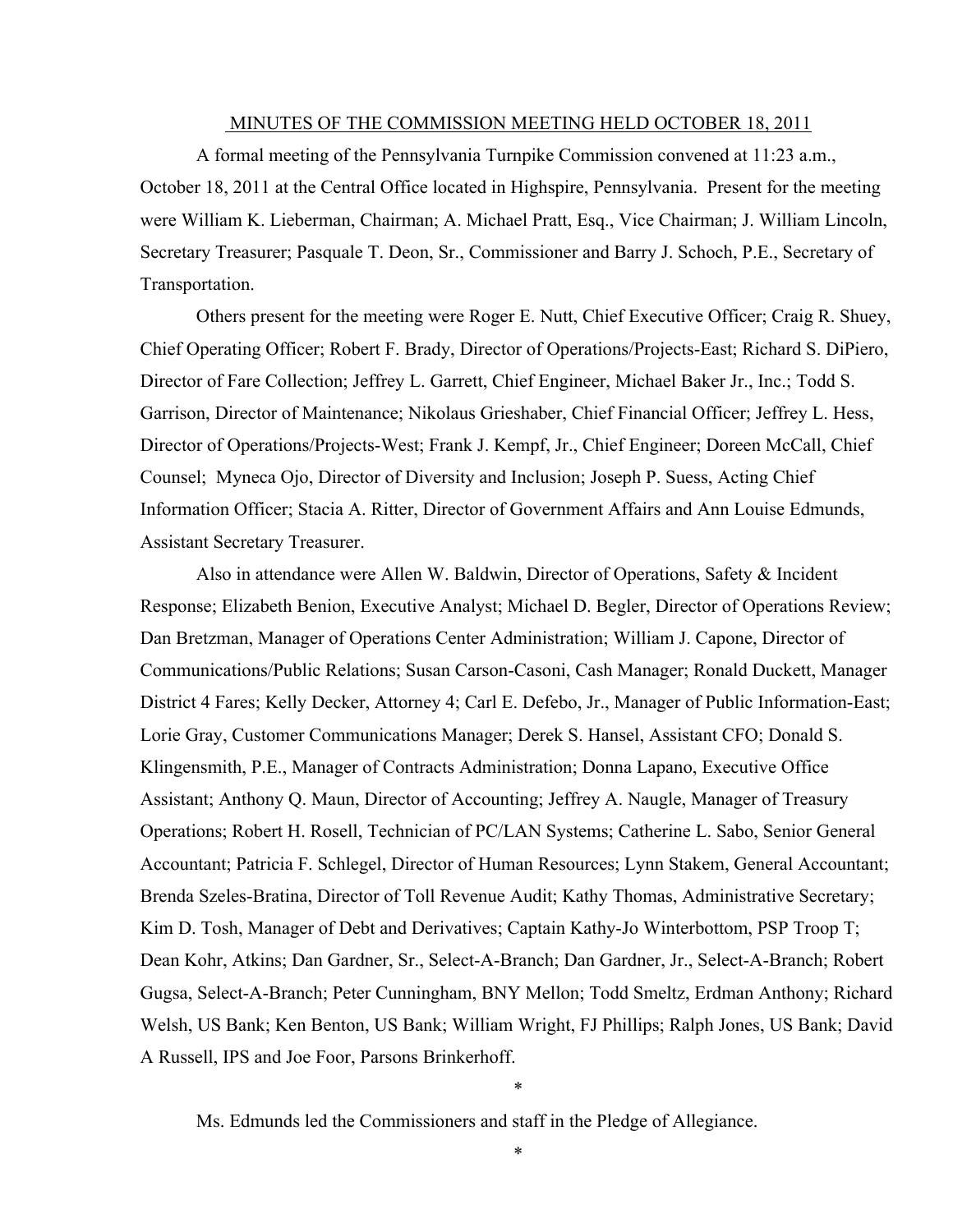The Assistant Secretary Treasurer, Ann Louise Edmunds, called the roll and declared a quorum present.

#### \*

#### SUNSHINE ANNOUNCEMENT

MS. EDMUNDS: THE COMMISSIONERS MET IN EXECUTIVE SESSION PRIOR TO TODAY'S FORMAL AGENDA SESSION TO CONSIDER MATTERS OF PERSONNEL, WHICH INCLUDED AN EQUITY ADJUSTMENT, A PROMOTION, TERMINATIONS, NEW HIRES, VACANCIES, AND A REQUEST TO POST AND FILL POSITIONS IN THE MAINTENANCE DEPARTMENT.

THE COMMISSIONERS DISCUSSED Cassizzi v. PTC, Claim No. 0005841, Miller v. PTC, Claim No. 0005203, Fringe Benefits and Labor Negotiations. THE COMMISSION ALSO ENGAGED IN NON-DELIBERATIVE INFORMATIONAL DISCUSSIONS REGARDING VARIOUS ACTIONS AND MATTERS, WHICH HAVE BEEN APPROVED AT PREVIOUS PUBLIC MEETINGS.

#### \*

#### PUBLIC COMMENT

MS. EDMUNDS: THE PUBLIC IS WELCOME AT THIS TIME TO ADDRESS THE COMMISSION REGARDING ITEMS LISTED ON THE AGENDA OR OTHER ITEMS NOT LISTED ON THE AGENDA THAT ARE WITHIN THE COMMISSION'S AUTHORITY OR CONTROL.

IN ORDER TO CONDUCT AN ORDERLY, EFFICIENT, EFFECTIVE AND DIGNIFIED MEETING, ALL PERSONS WISHING TO ADDRESS THE COMMISSION SHOULD HAVE SIGNED IN AND REQUESTED TIME TO SPEAK. IF YOU HAVE NOT DONE SO, YOU ARE INVITED TO DO SO.

COMMISSIONERS, WE HAVE NO REQUESTS TO ADDRESS THE COMMISSION. AT THIS TIME WE ASK ALL VISITORS TO STAND AND INTRODUCE YOURSELF.

DEAN KOHR, ATKINS;

DAN GARDNER, SR., SELECT-A-BRANCH

DAN GARDNER, JR., SELECT-A-BRANCH

ROBERT GUGSA, SELECT-A-BRANCH

PETER CUNNINGHAM, BNY MELLON

TODD SMELTZ, ERDMAN ANTHONY

RICHARD WELSH, US BANK

KEN BENTON, US BANK

WILLIAM WRIGHT, FJ PHILLIPS

RALPH JONES, US BANK

DAVID A RUSSELL, IPS

JOE FOOR, PARSONS BRINKERHOFF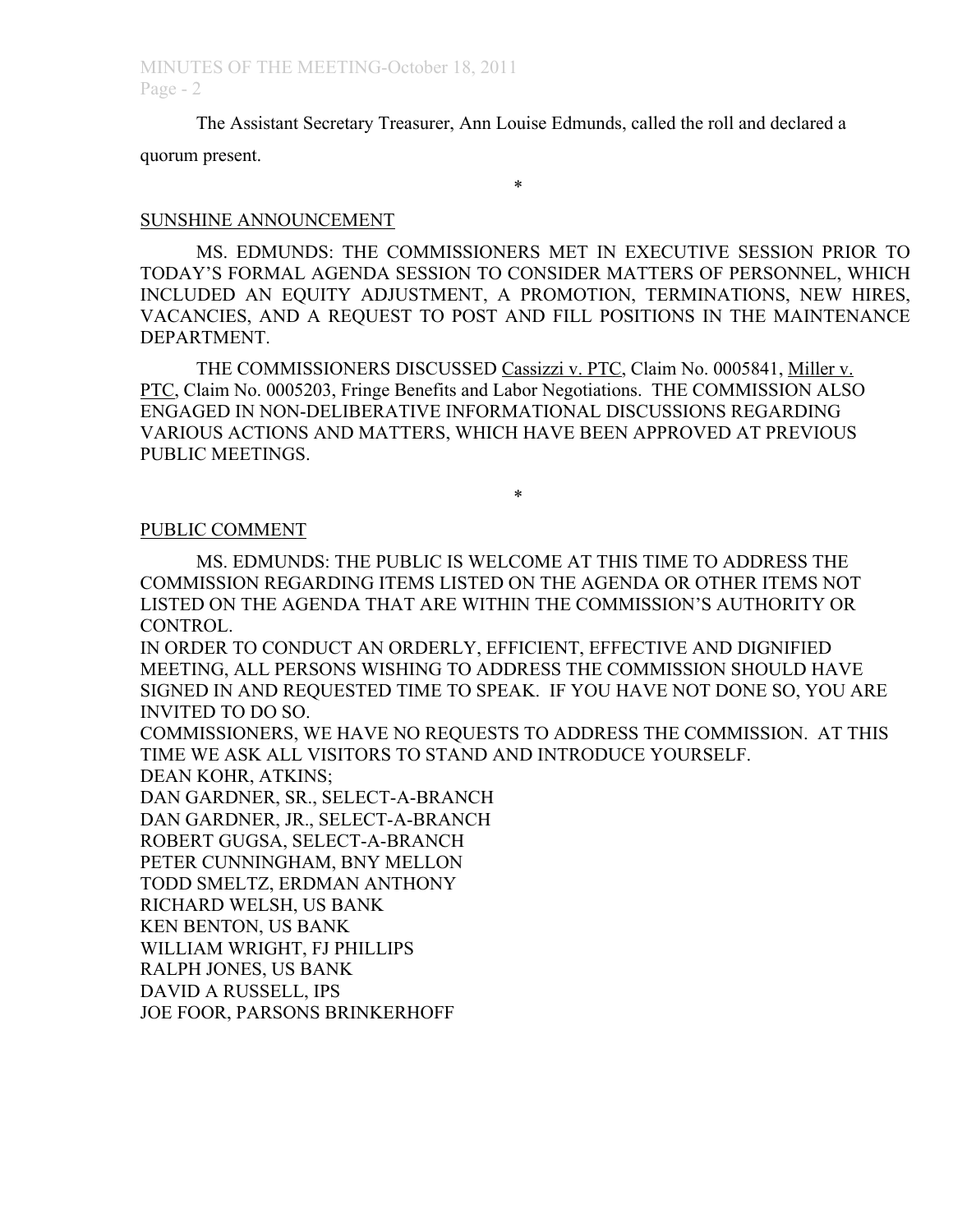Craig Shuey introduced Stacia A. Ritter, Director of Government Affairs and Myneca Ojo, Director of Diversity and Inclusion, and welcomed them to the Turnpike.

\*

### MINUTES OF THE MEETING

Motion-That the Minutes of the meeting held October 4, 2011 be approved and filed as amended-was made by Commissioner Deon seconded by Commissioner Schoch; and passed unanimously.

#### COMMUNICATIONS

Motion-That the Commission accepts and files the memos received from the Chief Counsel and the Manager of Strategic Sourcing & Asset Management -was made by Commissioner Lincoln, seconded by Commissioner Deon; and passed unanimously.

\*

\*

#### PERSONNEL

Motion-That the Commission approves the Personnel as amended-was made by Commissioner Lincoln, seconded by Commissioner Deon; and passed unanimously.

#### NEW BUSINESS

# Reinvestments, Liquidations and Purchase of Securities

Upon the motion by Commissioner Lincoln, seconded by Commissioner Deon, the following Resolution was presented for adoption:

\*

#### RESOLUTION

BE IT RESOLVED that The Pennsylvania Turnpike Commission hereby ratifies the action of the Assistant Chief Financial Officer, with approval of the Consulting Engineer, in directing the Trustee to make the foregoing reinvestments, liquidations and purchases; and

BE IT FURTHER RESOLVED that copies of the Resolution certified by the Assistant Secretary Treasurer shall be forwarded to the Trustee as required in Article VI, Section 602 of the 2001 Amended and Restated Trust Indenture.

The following members voted yea: Commissioners Lieberman, Pratt, Lincoln, Deon and Schoch; the motion passed unanimously.

\*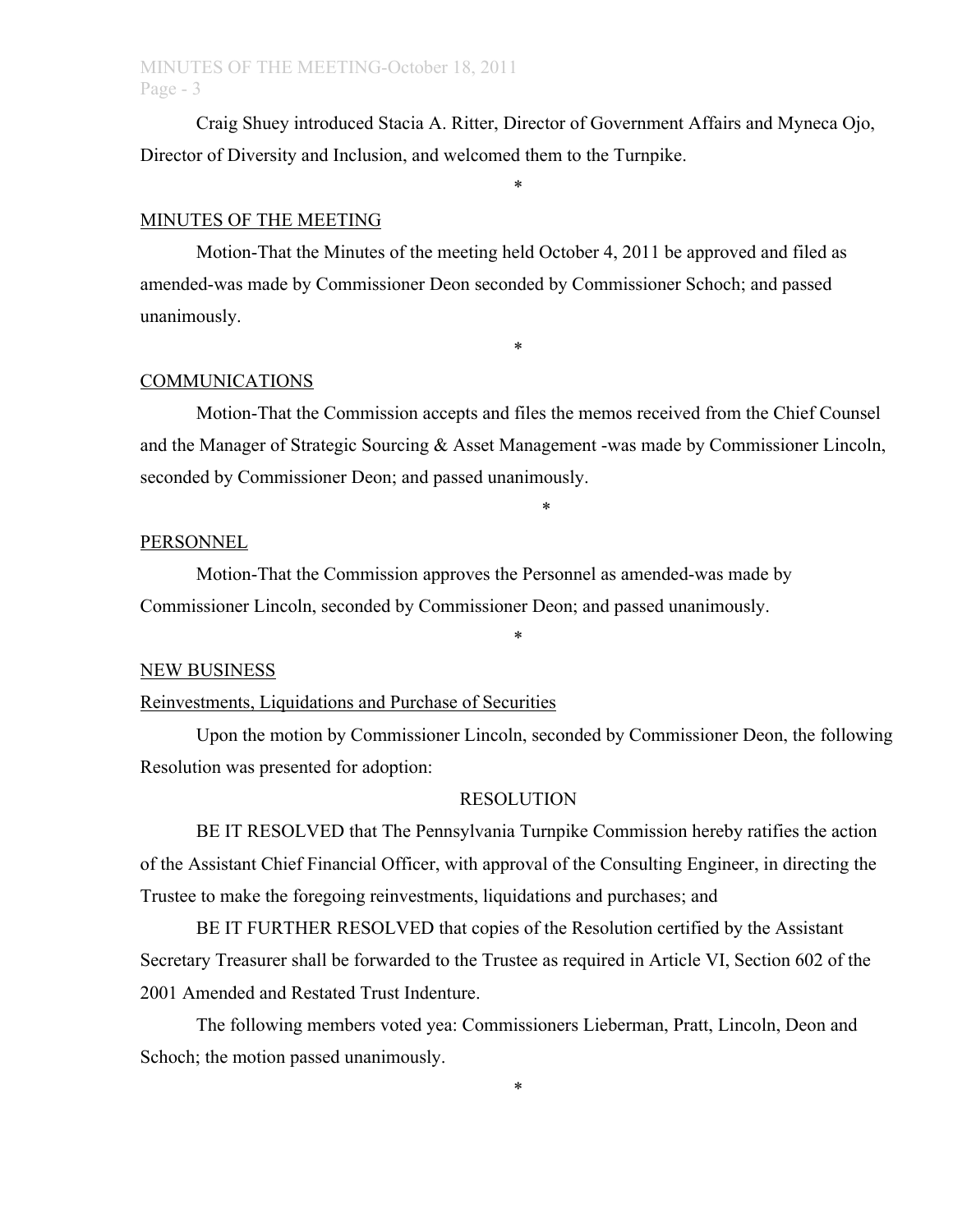### AGREEMENTS

Motion-That the Commission approves the negotiation and execution of the Agreement for

the item listed in memos "a":

a. Assignment Agreement with Wachovia Bank, N.A. to assign all active contracts to Wells Fargo Bank due to merger of the two banks;

-was made by Commissioner Lincoln, seconded by Commissioner Deon; Commissioner Pratt abstained.

VICE CHAIRMAN PRATT: MR. CHAIRMAN, I ABSTAIN ON THE BASIS THAT THE COMPANY SET FORTH IN THIS AGENDA ITEM IS A CLIENT OF THE FIRM OF WHICH I AM A PARTNER. I ASK THAT THE SECRETARY PLEASE HAVE THE MINUTES OF THE MEETING REFLECT MY ABSTENTION ON THIS VOTE.

Motion-That the Commission approves the negotiation and execution of the Agreements for the items listed in memos "b" through "d":

- b. Agreement with Centerville Borough for the Borough to perform the necessary improvements to Pechin Access Drive and Pump House Road that are necessary due to construction of the Mon/Fayette Expressway; and authorize payment in the amount of \$39,128.77 for these improvements;
- c. License Agreement with Brandywine Operating Partnership to permit Brandywine to install and maintain an 8 foot right-of-way fence gate and landscaping near Ramp D at the Valley Forge Interchange;
- d. Amendment to our agreement with Integrated Transportation Finance Group, LLC (ITF) for electronic toll interoperability, to increase the not-to-exceed amount to \$20,000.00 annually.

-was made by Commissioner Lincoln, seconded by Commissioner Schoch; and passed unanimously. \*

# RIGHT-OF-WAY REQUEST

Motion-That the Commission approves the Right-of-Way Requests for the items listed in

memos "a" through "g":

- a. Acquisition of Right-of-Way #8995-R04, a partial take parcel, necessary for construction of the Rt. 903 Slip Ramp; by issuing payment in the amount of \$2,030.00 to Ralph Mitrano and Sabatino DiSabatino; representing fair market value and pro-rated taxes; authorize the appropriate Commission officials to execute the agreement of sale and other settlement documents as necessary; authorize the payment of additional statutory damages as calculated by the Legal Department and approved by the Chief Executive Officer and payment of damages to the property owners is contingent upon their delivery of a deed prepared by the Legal Department;
- b. Acquisition of Right-of-Way #8995-R21, a partial take parcel, necessary for construction of the Rt. 903 Slip Ramp; by issuing payment in the amount of \$86,275.00 to Ralph Mitrano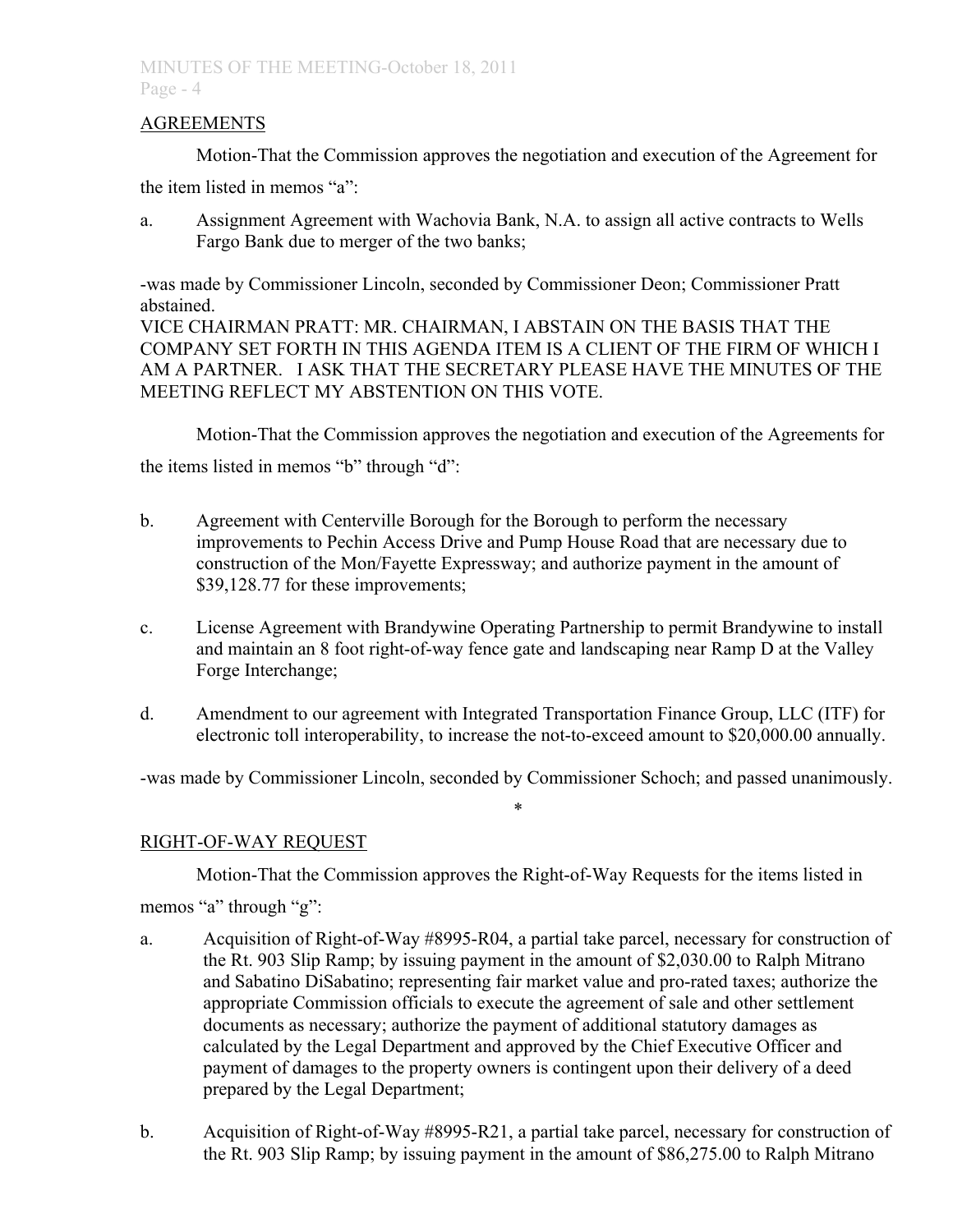and Sabatino DiSabatino; representing fair market value and pro-rated taxes; authorize the appropriate Commission officials to execute the agreement of sale and other settlement documents as necessary; authorize the payment of additional statutory damages as calculated by the Legal Department and approved by the Chief Executive Officer and payment of damages to the property owners is contingent upon their delivery of a deed prepared by the Legal Department;

- c. Authorize settlement of Right-of-Way #14214-B, a partial take parcel, necessary for the total reconstruction project from MP 40.00 to MP 48.00, by issuing settlement in the amount of \$4,799.75, payable to Nathan J. Zarichnak & Associates, LLC, Escrow Agent; authorize the appropriate Commission officials to execute the agreement of sale and other settlement documents as necessary; authorize the payment of additional statutory damages as calculated by the Legal Department and approved by the Chief Executive Officer and payment of damages to the property owners is contingent upon their delivery of a deed prepared by the Legal Department;
- d. Authorize settlement of Right-of-Way #1023-J, a partial take parcel, necessary for the total reconstruction project from MP 99.00 to MP 109.00, by issuing settlement in the amount of \$15,000.00, payable to McDonald, Snyder & Lightcap, P.C., Escrow Agent; ; authorize the appropriate Commission officials to execute the agreement of sale and other settlement documents as necessary; and payment of damages to the property owners is contingent upon their execution of a full and final settlement agreement as approved by the Legal Department;
- e. Acquisition of Right-of-Way #14219-B, a partial take parcel, necessary for the total reconstruction project from MP 40.00 to MP 48.00; by issuing payment in the amount of \$126,260.03 to Nathan J. Zarichnak & Associates, LLC, Escrow Agent; representing fair market value, pro-rated taxes, recording fees and mortgage satisfaction fees; authorize the appropriate Commission officials to execute the agreement of sale and other settlement documents as necessary; authorize the payment of additional statutory damages as calculated by the Legal Department and approved by the Chief Executive Officer and payment of damages to the property owners is contingent upon their delivery of a deed prepared by the Legal Department;
- f. Acquisition of Parcel 28, a partial take parcel, necessary for the Marsh Run Road Bridge total reconstruction project; by issuing payment in the amount of \$2,500.00 to F&AO USAED Baltimore; representing administrative processing charges; authorize the appropriate Commission officials to execute all necessary and appropriate documents; authorize payment of additional statutory damages as calculated by the Legal Department and approved by the Chief Executive Officer and payment of damages to the property owner is contingent upon the delivery of an easement as approved by the Legal Department;
- g. Authorize the acquisition of Right-of-Way #6058-RB, a partial take parcel, necessary for the roadway and bridge reconstruction project from MP 320.00 to MP 326.00; by issuing payment in the amount of \$254,001.50 payable to City Line Abstract Company, Escrow Agent; representing fair market value, cost to cure for new septic system, Section 710 fees, pro-rated taxes and recording fees; authorize the appropriate Commission officials to execute the agreement of sale and other necessary documents; authorize the payment of additional statutory damages as calculated by the Legal Department and approved by the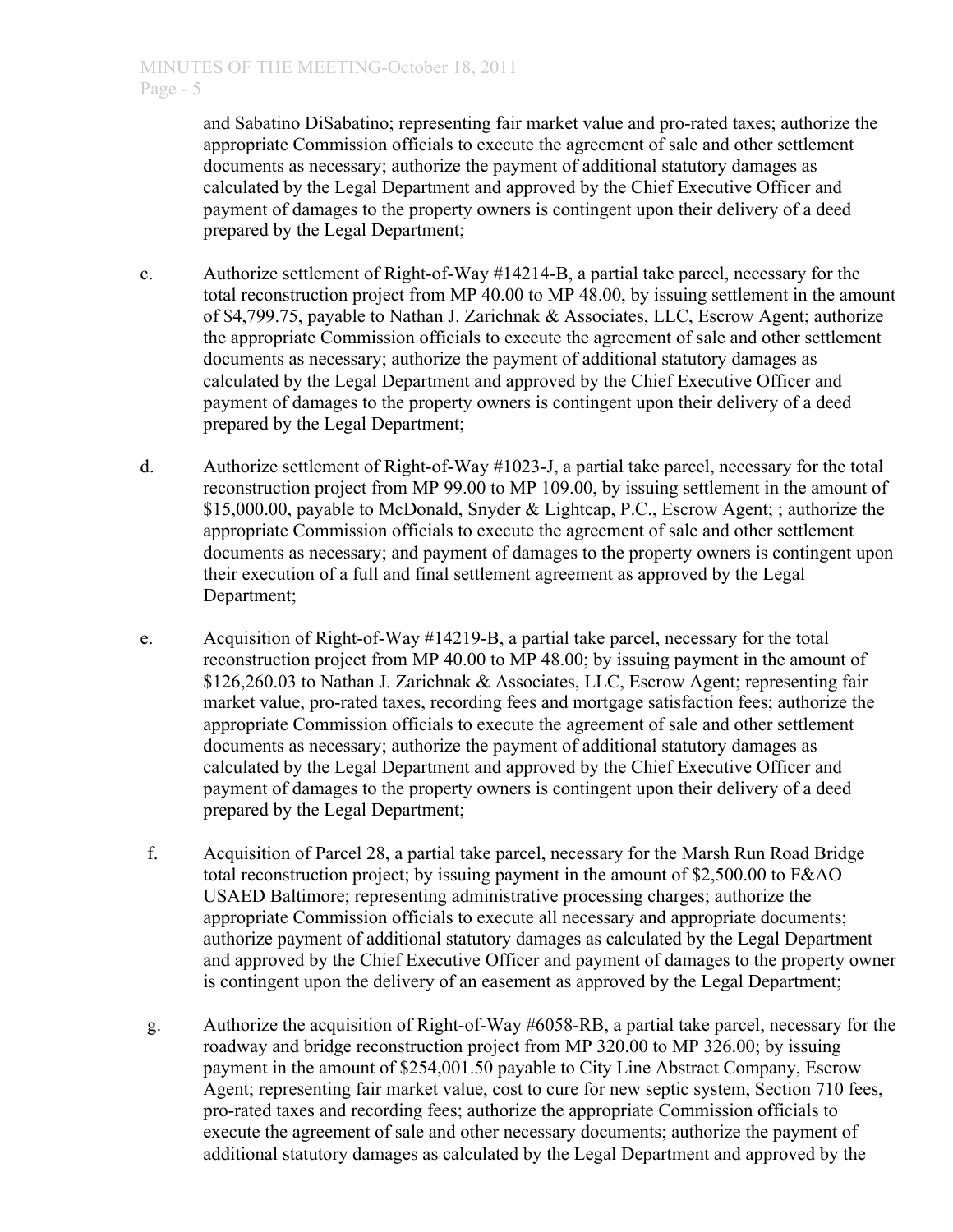Chief Executive Officer; and payment of the fair market value to the property owner is contingent upon the delivery of a deed prepared by the Legal Department.

-was made by Commissioner Lincoln, seconded by Commissioner Deon; and passed unanimously.

\*

# ADVERTISING

Motion-That the Commission approves advertising for the items listed in memos "a" through "c":

- a. Authorized Service Provider to provide coverage from MP 154.20 to MP 188.60;
- b. Engineering or construction management firm to perform open-end construction management and related construction technical services systemwide;
- c. Accredited Actuarial firm to complete an actuarial valuation for postemployment benefits other than pensions (OPEB).

-was made by Commissioner Lincoln, seconded by Commissioner Deon; and passed unanimously.

\*

# AWARD OF BIDS AND ISSUANCE OF PURCHASE ORDERS

Motion-That the Commission approves the Award of Bids and Issuance of Purchase Orders for the items listed in memos "a" and "b":

- a. Traffic Operations center consoles, utilizing the Commonwealth's contract with CR Solutions, Inc.; at a total award of \$518,569.85;
- b. Eighteen (18) trailer mounted message boards, utilizing the Commonwealth's contract with American Signal Company; at a total award of \$258,300.00.

-was made by Commission Lincoln, seconded by Commissioner Deon; the passed unanimously.

### AWARD OF CONTRACTS

Motion-That the Commission approves the Award of Contracts for the items listed in memos "a" and "b":

\*

- a. Contract #T-342.75S001-3-02 for the replacement of Bridge DB-155 at MP 342.75, to the lowest responsive and responsible bidder, Loftus Construction, Inc.; at a total award of \$11,322,543.40 and a contingency of \$500,000.00;
- b. Contract #A-020.00T002-3-06 for the replacement of Bridge NB-142 at MP A30.06, to the lowest responsive and responsible bidder, Loftus Construction, Inc.; at a total award of \$12,485,000.00 and a contingency of \$600,000.00.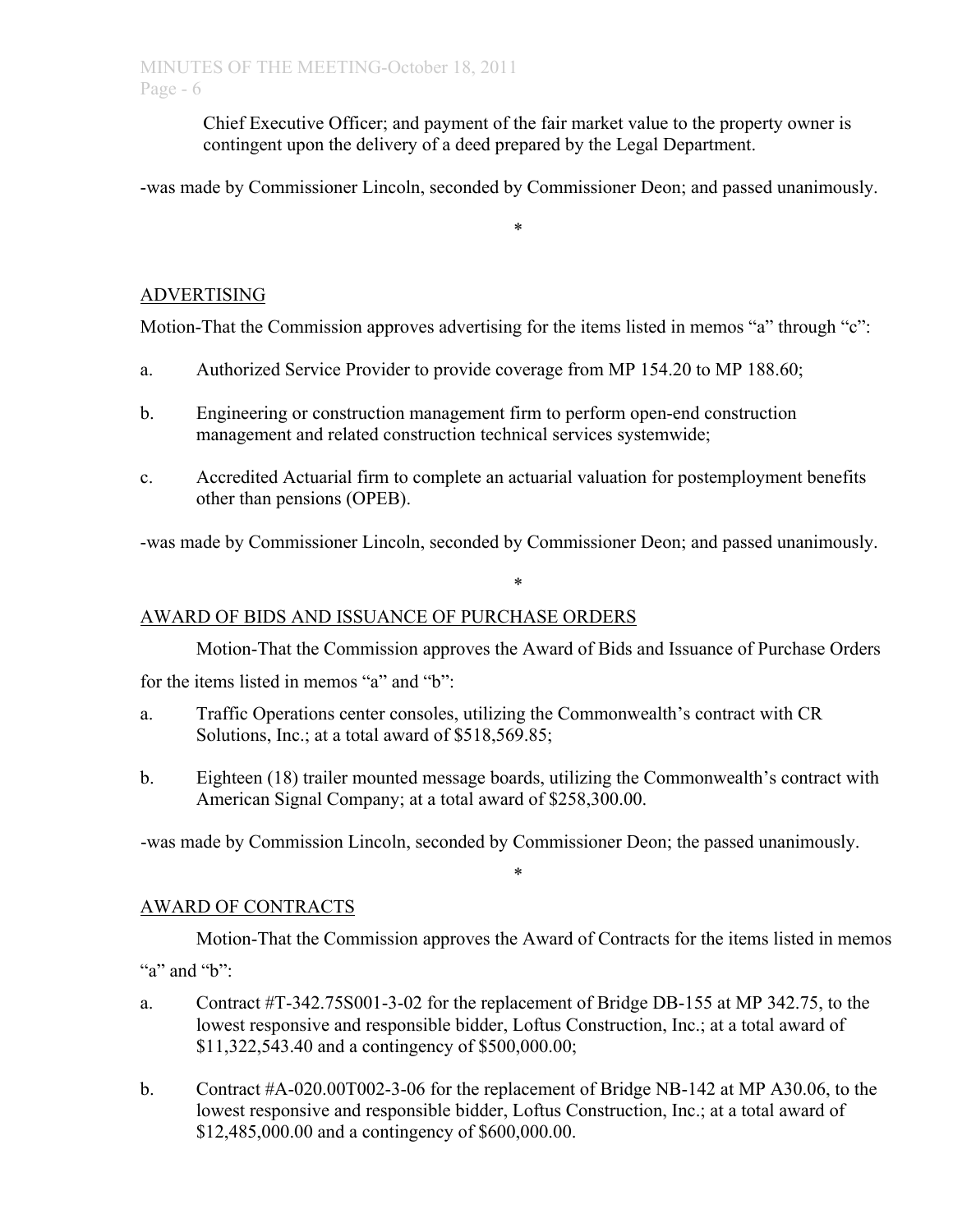-was made by Commissioner Lincoln, seconded by Commissioner Deon; and passed unanimously.

# CHANGE ORDER AND FINAL PAYMENTS

Motion-That the Commission approves the Change Order and Final Payments for the items

\*

listed in memos "a" and "b":

- a. Change Order #1 and Final Payment for Contract #EN-00088-03-07 with Glasgow, Inc. for roadway and miscellaneous repairs between MP 298.33 and MP 358.11; for an increase of \$874,446.89; making the final contract value \$3,374,446.89 and the final amount due of \$924,446.89;
- b. Final Payment for Contract #T-048.00S002-3 with Walsh Construction for the Allegheny River Bridge Replacement project; for a final contract value of \$190,333,999.42 and the final amount due of \$500,000.00.

-was made by Commissioner Lincoln, seconded by Commissioner Deon; and passed unanimously.

\*

# POLICY LETTERS

Motion-That the Commission adopts the following Policy Letter additions and revisions:

- New *Policy Letter 3.11, Fraud and Abuse Tip-Box*, to establish process and define the responsibility of the Inspector General for the review, investigation, analysis and oversight of the Fraud and Abuse Tip-Box, and sets guidelines and the Commission's expectations for employees reporting fraud and abuse of Commission resources.
- Revision *Policy Letter 7.5, Internal Audit Services*, revised to clarify that investigative functions and reporting of matters for investigation are within the Inspector General's responsibility.
- Revisions to the following Policy Letters to reassign the reporting of violations to the Information Security Department or the Inspector General:
	- o 2.13 -*Compliance with the PA Whistleblower Law*
	- o 5.3 *Facility Security Policy*
	- o 8.1 *Electronic Communications Acceptable Use*
	- o 8.2 *Wireless Policy*
	- o 8.3 *Firewall Policy*
	- o 8.4  *Information Systems Access Control Policy*
	- o 8.5  *Licensed Software Use*
	- o 8.9 *Transmission Security Policy*
	- o 8.10 *Security Camera Policy*

-was made by Commissioner Lincoln, seconded by Commissioner Deon; and passed unanimously.

\*

# PROFESSIONAL SERVICES PROCUREMENT COMMITTEE (PSPC)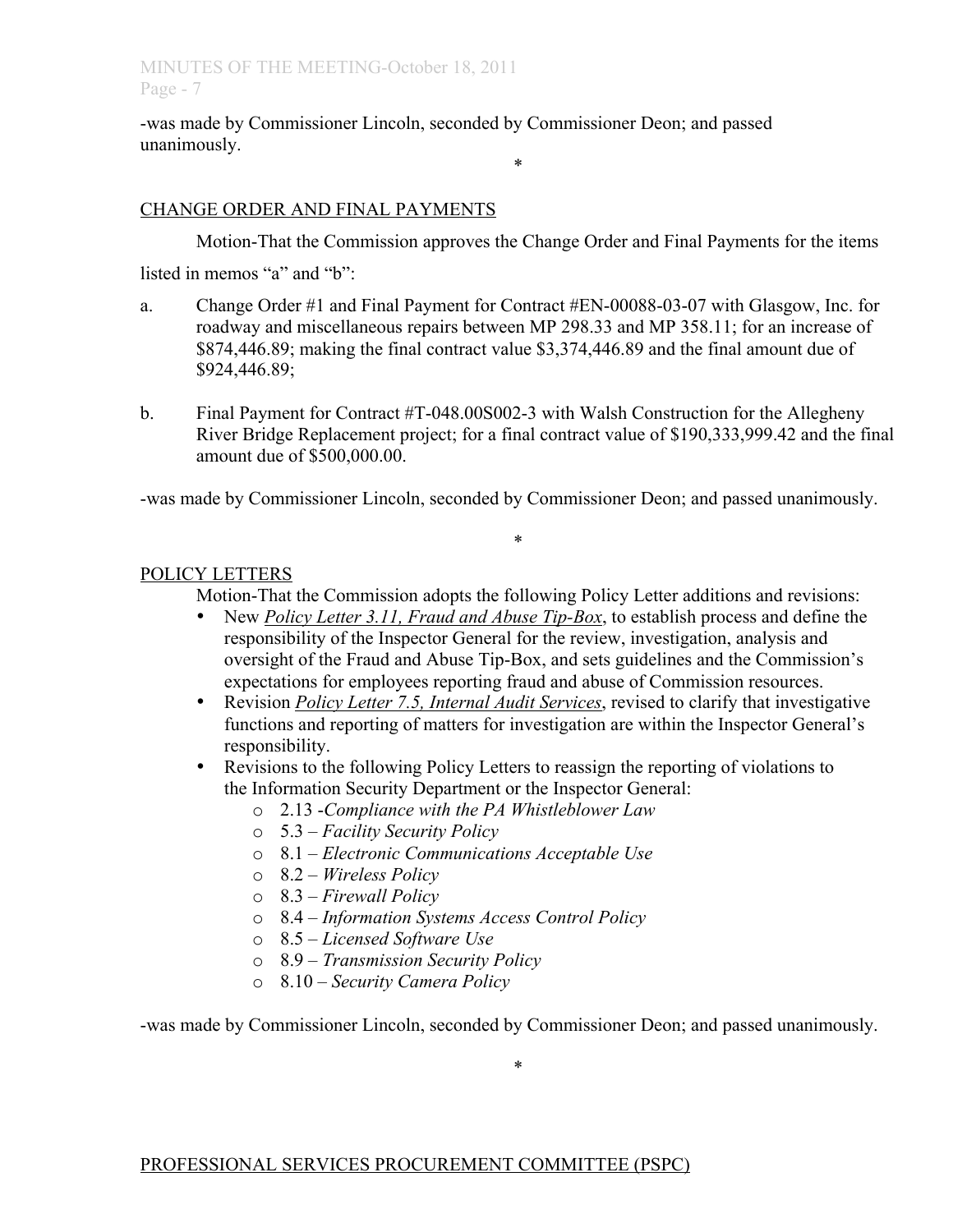Motion-That the Commission approves the vendor selection recommendation from the Professional Services Procurement Committee (PSPC) and authorize the negotiation and execution of an agreement with the first firm listed in memo "a":

a. Engineering design services for the full depth roadway reconstruction project from MP 28.00 to MP 31.00; at a not-to-exceed amount of \$8,000,000.00: ms consultants, inc. Mackin Engineering Company Greenhorne & O'Mara, Inc. -was made by Commissioner Lincoln, seconded by Commissioner Schoch.

Motion-That the Commission approves the vendor selection recommendations from the Professional Services Procurement Committee (PSPC) and authorize the negotiation and execution of an agreement with the first firm listed in memo "b" and the three firms listed in memo "c":

b. ATM services at the Service Plazas and the Central Administration Building: Select-A-Branch ATM Network, LLC PNC Bank ATM Bancorp, Inc.

c. Trustee and custody services for a term of 3 years each; for a not-to-exceed amount of:

| <b>US Bank</b>   | \$275,000.00 |
|------------------|--------------|
| Wells Fargo Bank | \$125,000.00 |
| BNY Mellon       | \$125,000.00 |

-was made by Commissioner Lincoln, seconded by Commissioner Deon; Commissioner Pratt abstained.

VICE CHAIRMAN PRATT: MR. CHAIRMAN, I ABSTAIN ON THE BASIS THAT ONE OF THE COMPANY'S SET FORTH IN EACH AGENDA ITEM IS A CLIENT OF THE FIRM OF WHICH I AM A PARTNER. I ASK THAT THE SECRETARY PLEASE HAVE THE MINUTES OF THE MEETING REFLECT MY ABSTENTION ON THIS VOTE.

MS. EDMUNDS: I HAVE NO FURTHER ITEMS FOR CONSIDERATION FOR TODAY'S MEETING.

# POST-FORMAL MEETING

ROGER NUTT: MR. CHAIRMAN, BEFORE YOU ARE TWO AWARDS THAT I HAD TO GO TO BERLIN TO ACCEPT. I WANT TO TAKE THIS OPPORTUNITY TO SHOW YOU THE AWARDS FROM IBTTA. IBTTA ISSUES 5 AWARDS IN 5 DIFFERENT AREAS. WE RECEIVED THE AWARD FOR CUSTOMER SERVICE AND THE PRESIDENTS AWARD FOR THE BEST OF THE 5. IN ADDITION, WE NOW HAVE TRIP TALK AND I WOULD LIKE TO RECOGNIZE THE PEOPLE INVOLVED, BUT FIRST I WOULD LIKE TO SHOW YOU A CLIP FROM THE SPEECH I GAVE AND THE CLIP WE SHOWED AT THE IBTTA MEETING. I THINK THIS IS AN OPPORTUNITY TO LET PEOPLE KNOW THAT WE ARE PROUD OF OUR EMPLOYEES AND THEY DID A GOOD JOB. I THINK YOU WILL FIND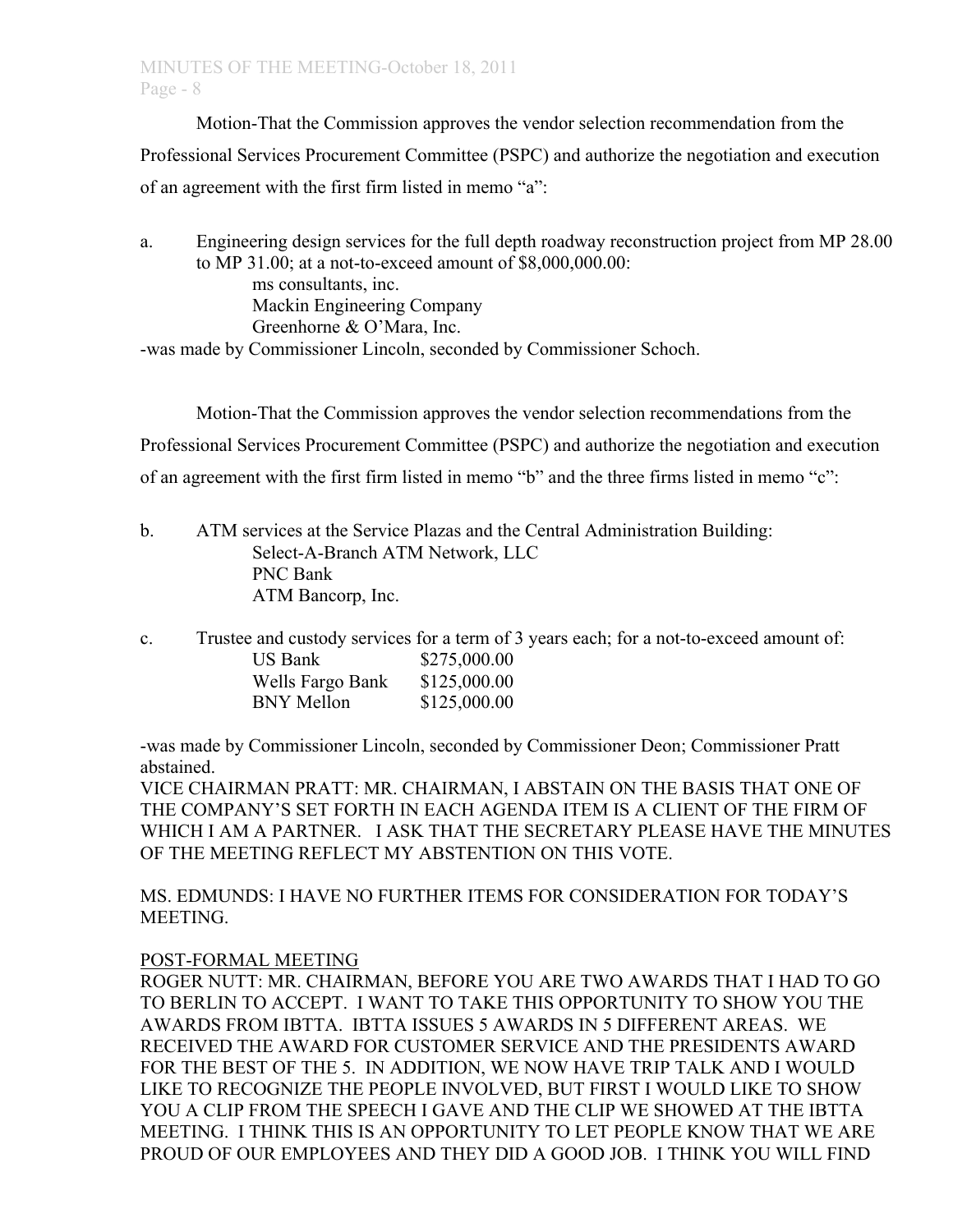THIS CLIP INTERESTING, I WAS IMPRESSED BY IT. THIS VIDEO WAS DONE IN-HOUSE AND SHOWS THE QUALITY WE HAVE.

BILL CAPONE WAS THE LEADER HERE AND HE WOULD LIKE TO INTRODUCE A FEW PEOPLE. I THINK IT'S TRUE THAT WE DO HAVE GOOD EMPLOYEES AND IT WAS GREAT TO SEE THIS VIDEO BECAUSE I WAS NOT AWARE WE DID ALL OF THESE THINGS.

BILL CAPONE SPOKE ON THE CUSTOMER SERVICE CENTER AND THE OPERATIONS CENTER AND INTRODUCED LORIE GRAY AND DAN BRETZMAN AND THANKED THEIR STAFF AND VOICENET.

CHAIRMAN LIEBERMAN: BILL THANK YOU AND THANK EVERYONE FOR THE GREAT WORK THAT EVERYBODY AT THE TURNPIKE DOES. WE ARE BLESSED WITH A TERRIFIC GROUP OF EMPLOYEES; THEY ARE DEDICATED AND CARE ABOUT THE TURNPIKE AND IT'S NICE TO SEE. STACI AND MYNECA I THINK YOU WILL FIND THIS A NICE PLACE TO WORK AND I'M SURE WE WILL DO BETTER WORK WITH THE TWO OF YOU HERE. WELCOME.

#### NEXT MEETING

MS. EDMUNDS: THE NEXT FORMAL COMMISSION MEETING WILL BE A TELEPHONE MEETING HELD TUESDAY, NOVEMBER 1, 2011 BEGINNING AT 10:00 A.M.

#### ADJOURNMENT

Motion-That this meeting of The Pennsylvania Turnpike Commission be adjourned at 11:46

a.m.-was made by Commissioner Deon, seconded by Commissioner Lincoln; and passed

unanimously.

\*

# PREPARED BY:

Ann Louise Edmunds Assistant Secretary Treasurer

10-18-11 APPROVED BY:

J. William Lincoln Secretary Treasurer

ATTACHMENT NUMBER 1